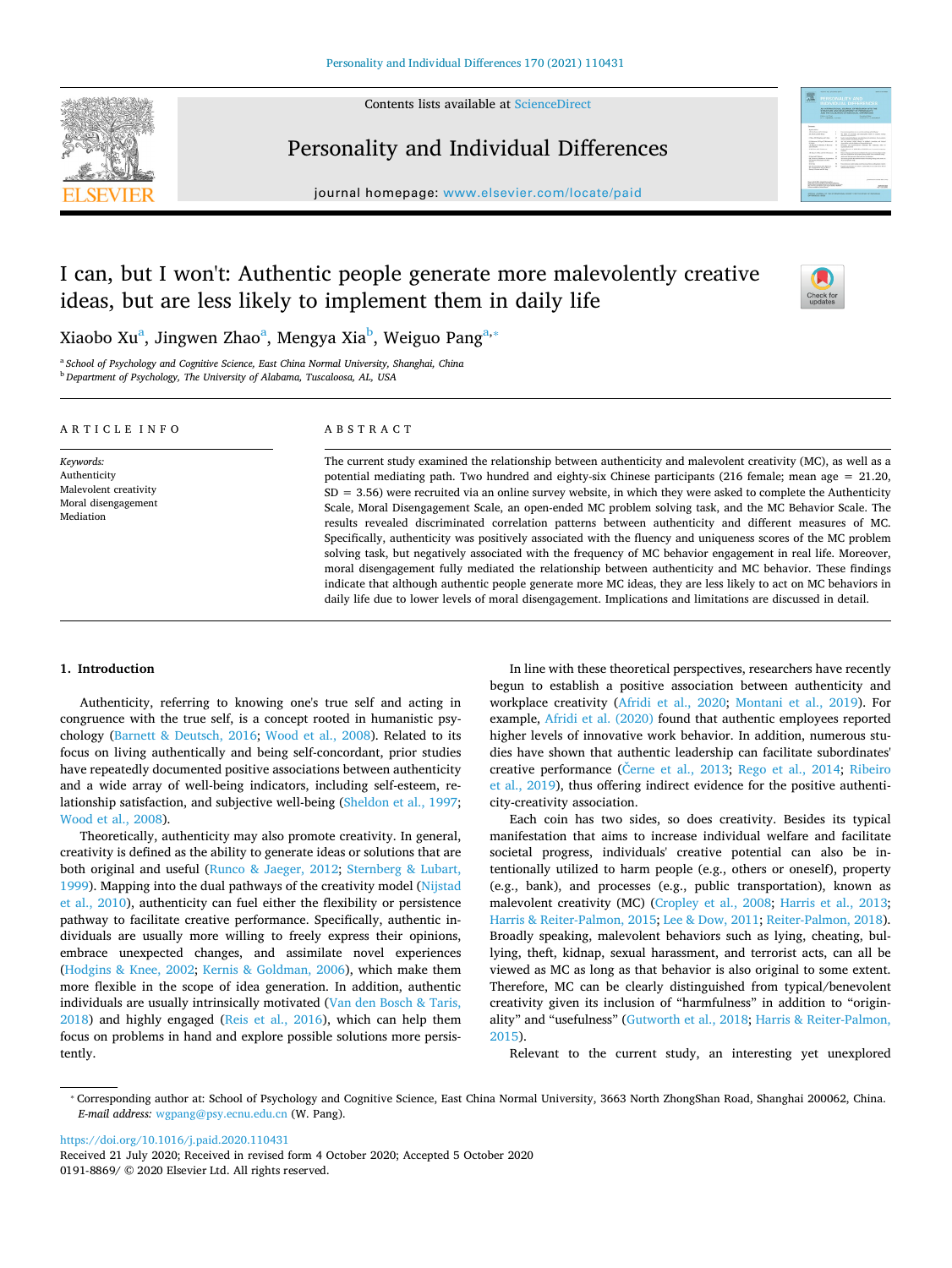question is: will the positive authenticity-creativity association be replicated when the latter is measured as MC? The answer to this question may partially depend on the type of MC measured. On the one hand, it seems reasonable to expect that authentic people have higher potential or ability to generate original ideas to solve malevolently oriented realistic problems, given that MC problem solving ability shares the "originality" characteristic with typical creativity ([Hao et al., 2016](#page-4-16); [Hao](#page-4-17)  [et al., 2020](#page-4-17)). In other words, authenticity is likely to positively relate to the quantity and quality of MC problem solving performance. On the other hand, individuals' creative potential or ability does not always transform into actual creative behavior [\(Sordia et al., 2019\)](#page-4-18), especially in cases when people cannot see the value of creative behaviors ([Karwowski & Beghetto, 2019](#page-4-19)). In fact, a previous study suggested that the striving for self-understanding and consistent self-expression that characterizes authentic people may reduce their propensity to morally disengage (i.e., make excuses for unethical behavior), which in turn results in a lower tendency to engage in unethical behavior (Knoll et al., [2016\)](#page-4-20). Following this, it seems that authentic people will be less likely to engage in MC behaviors in daily life, such as playing tricks, lying, betray, hurting people, and so on [\(Hao et al., 2020](#page-4-17)). Taken together, we predict that even if authentic people can generate more MC ideas in problem solving tasks, they may choose not to implement them in daily life due to lower levels of moral disengagement.

## *1.1. The present study*

This study aimed to explore the associations between authenticity, moral disengagement, MC problem solving ability, and MC behaviors in daily life. According to the above reasoning, we predicted that although authentic people could generate more original ideas in MC problem solving tasks (Hypothesis 1), they would engage in fewer actual MC behaviors in daily life (Hypothesis 2). In addition, we expected that level of moral disengagement would mediate the link between authenticity and MC behavior (Hypothesis 3). Through examining these hypotheses, the present study provided direct evidence for the association between authenticity and different measures of MC and the potential mediating path (i.e., moral disengagement).

## **2. Method**

## *2.1. Participants*

Data were collected via a Chinese survey website [\(http://www.](http://www.sojump.com)  [sojump.com](http://www.sojump.com)). In total, 312 participates filled in the survey items, and we deleted eight participants who rated the same option on all items of the authenticity scale including reversed items, and 18 participants who did not give valid or malevolent responses on the MC task. The final sample included 286 Chinese adults aged from 17 to 47 years old  $(M = 21.20, SD = 3.56, 5$  participants did not report their age). Among them, 70 were males and the remaining 216 were females; 270 were university students, and 16 were employed. The protocol of the study was approved by the University Committee on Human Research Protection (UCHRP) of [blinded].

## *2.2. Measures*

**Authenticity** was assessed using the 12-item authenticity scale developed by [Wood et al. \(2008\)](#page-4-0). Following the translation and back translation procedures [\(Brislin, 1970](#page-3-5)), the authors of this study translated it into Chinese. This scale consists of three dimensions: self-alienation (four items, e.g., "I feel alienated from myself"), authentic living (four items, e.g., "I am true to myself in most situations"), and accepting external influence (four items, e.g., "Other people influence me greatly"). In this study, the confirmatory factor analysis indicated a good fit for the three first-order factors plus one second-order factor structure  $(\chi^2/df = 2.46; CFI = 0.94; TLI = 0.93; RMSEA = 0.07)$ . All items were rated using a 7-point Likert scale ranging from 1 (does not describe me at all) to 7 (describes me very well). For ease of understanding, we reverse-coded self-alienation and accepting external influence items, and calculated an average score combining all items as an indicator for overall authenticity, with higher scores indicating higher levels of authenticity. In our study, the Cronbach's  $\alpha$  coefficient for this scale was 0.85.

**Moral disengagement** was assessed using the 8-item Moral Disengagement Scale [\(Moore et al., 2012](#page-4-21)). Example items are "Taking something without the owner's permission is okay as long as you're just borrowing it" and "People can't be blamed for doing things that are technically wrong when all their friends are doing it too." Participants rated on a 7-point Likert scale from 1 (totally disagree) to 7 (totally agree). The average score of all 8 items was taken, with higher scores indicating a stronger tendency for moral disengagement. This 8-item scale has shown good reliability and validity in Chinese samples (e.g., [Yang et al., 2020](#page-4-22)). In our study, the Cronbach's  $\alpha$  coefficient for this scale was 0.83.

**MC problem solving ability** was assessed using an open-ended problem, originally developed by [Hao et al. \(2020\),](#page-4-17) in which "Ming (name) was taking a walk one day. Wei (name) was in a hurry and bumped into Ming, and Ming's computer dropped on the ground and broke. Wei criticized Ming and ran off without any apology, thus making Ming very angry." Participants were instructed to help Ming propose as many original ideas as possible to take revenge on Wei secretly. During the generation of possible solutions, participants were repeatedly reminded to focus on the originality of solutions regardless of whether they were immoral or unacceptable to society.

**MC behavior** was assessed using the Malevolent Creative Behavior Scale (MCBS, [Hao et al., 2016\)](#page-4-16). This scale consists of 13 items that measure participants' frequency in engaging in three kinds of MC behaviors: hurting people, lying, and playing tricks. Participants rated on a 5-point Likert scale ranging from 0 (never) to 4 (usually) according to the frequency of these behaviors in their real lives. The average score of all 13 items was taken, with higher values indicating more frequent engagement of MC behavior in daily life. Prior studies showed good reliability and criterion-related validity of this scale [\(Hao et al., 2016](#page-4-16); [Hao et al., 2020](#page-4-17); [Malik et al., 2020\)](#page-4-23). In our study, the Cronbach's α for this scale was 0.91.

## *2.3. Procedure*

At the very beginning of our survey, all participants were informed that participation in this study was completely voluntary and confidential. Only those who gave online informed consent proceeded to the formal survey. After that, participants were instructed to complete the authenticity scale, the MC problem, the moral disengagement scale, and the MC Behavior Scale in a fixed sequence. A three minute time limit was set for the MC problem, in which participants were asked to type proposed solutions briefly into the text-entry box. The study took about 6 min to complete after which participants received ¥2 (about 0.29 dollars) as compensation for their participation.

## *2.4. Assessment of MC problem solving performance*

To avoid possible subjective bias, this study used two objective indicators to assess individuals' performance in MC problem solving: fluency and originality [\(Runco, 2011](#page-4-24); [Runco & Albert, 1985\)](#page-4-25). At the beginning, the first and the second author reached an agreement to exclude ideas that were not malevolent, and counted the number of valid solutions (i.e., MC fluency) for each participant. They then created a comprehensive response pool that included all the solutions. Synonyms were identified and then collapsed. After that, two raters independently evaluated the originality score of each idea based on their statistical infrequency. Specifically, we allocated scores of "2", "1", "0" to ideas generated by  $< 1\%$ ,  $1\% - 5\%$  or  $> 5\%$  of all the participants,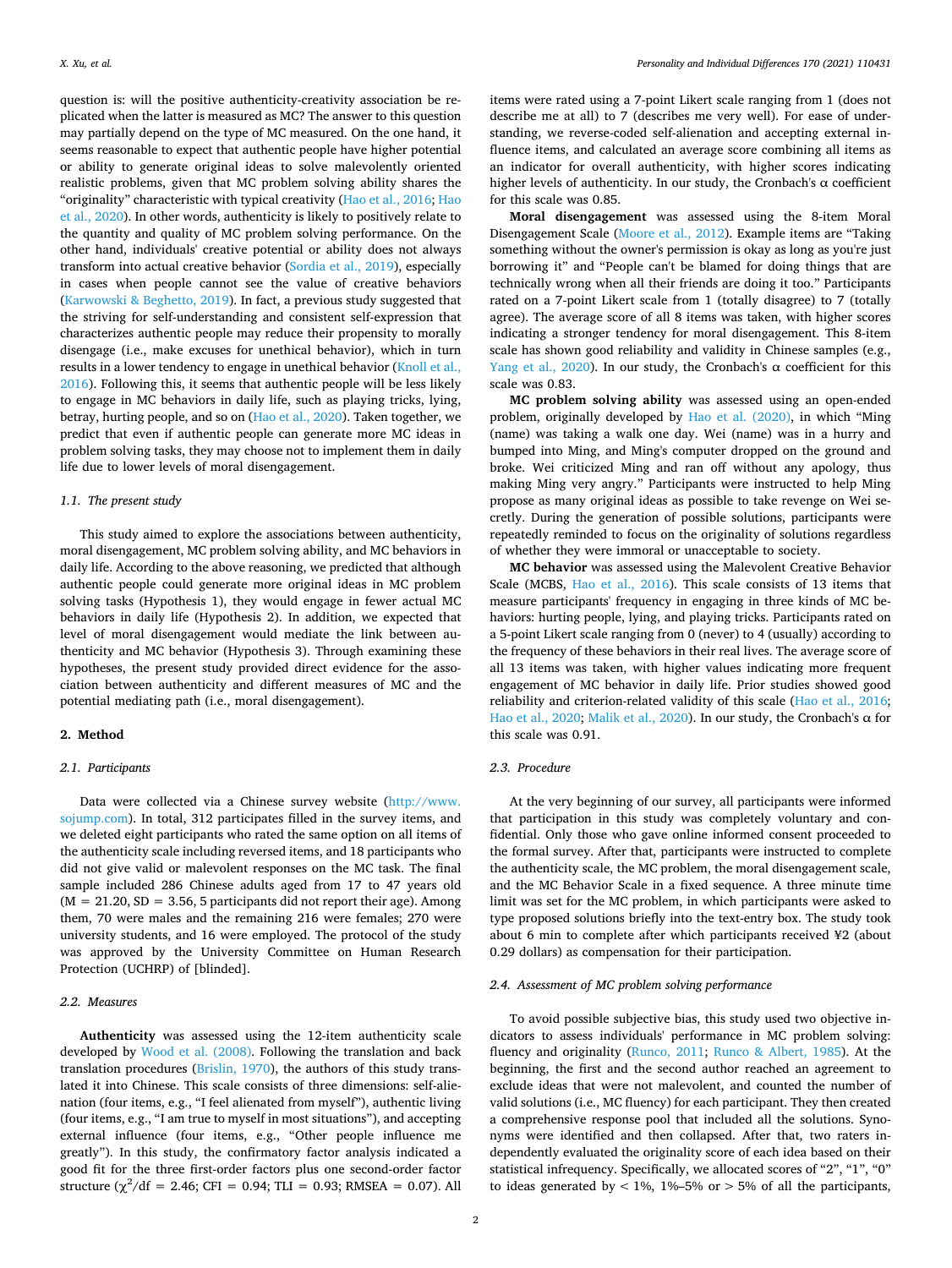#### <span id="page-2-0"></span>**Table 1**

Descriptive and correlation analyses of all the variables ( $n = 286$ ).

| M<br>SD<br>3<br>2<br>Range<br>ь<br>6<br>1. Gender<br>0.43<br>$1 - 2$<br>1.76<br>$\overline{\phantom{a}}$<br>21.20<br>3.56<br>$17 - 47$<br>0.00<br>2. Age<br>$\overline{\phantom{0}}$<br>3. Authenticity<br>4.60<br>0.86<br>0.01<br>0.10<br>$1 - 7$<br>$\overline{\phantom{0}}$<br>4. Moral disengagement<br>2.42<br>1.02<br>$-0.12*$<br>$-0.32***$<br>$-0.05$<br>$1 - 7$<br>$\overline{\phantom{0}}$<br>5. MC fluency<br>$0.13*$<br>$-0.17**$<br>2.63<br>0.02<br>0.08<br>1.55<br>$1 - 9$<br>-<br>$0.82***$<br>6. MC originality<br>2.36<br>$0.15*$<br>$-0.18**$<br>2.16<br>$0 - 14$<br>0.07<br>0.10<br>$\overline{\phantom{0}}$<br>7. MC behavior<br>$-0.18**$<br>1.22<br>$-0.12*$<br>$0.47***$<br>0.05<br>0.77<br>0.03<br>$0 - 4$<br>$-0.12*$ |  |  |  |  |  |
|------------------------------------------------------------------------------------------------------------------------------------------------------------------------------------------------------------------------------------------------------------------------------------------------------------------------------------------------------------------------------------------------------------------------------------------------------------------------------------------------------------------------------------------------------------------------------------------------------------------------------------------------------------------------------------------------------------------------------------------------|--|--|--|--|--|
|                                                                                                                                                                                                                                                                                                                                                                                                                                                                                                                                                                                                                                                                                                                                                |  |  |  |  |  |
|                                                                                                                                                                                                                                                                                                                                                                                                                                                                                                                                                                                                                                                                                                                                                |  |  |  |  |  |
|                                                                                                                                                                                                                                                                                                                                                                                                                                                                                                                                                                                                                                                                                                                                                |  |  |  |  |  |
|                                                                                                                                                                                                                                                                                                                                                                                                                                                                                                                                                                                                                                                                                                                                                |  |  |  |  |  |
|                                                                                                                                                                                                                                                                                                                                                                                                                                                                                                                                                                                                                                                                                                                                                |  |  |  |  |  |
|                                                                                                                                                                                                                                                                                                                                                                                                                                                                                                                                                                                                                                                                                                                                                |  |  |  |  |  |
|                                                                                                                                                                                                                                                                                                                                                                                                                                                                                                                                                                                                                                                                                                                                                |  |  |  |  |  |
|                                                                                                                                                                                                                                                                                                                                                                                                                                                                                                                                                                                                                                                                                                                                                |  |  |  |  |  |

Note: Gender:  $1 =$  male,  $2 =$  female.

respectively. The inter-rater agreement of all the originality scores was satisfactory (ICC =  $0.95$ ). Finally, we averaged two raters' scores and calculated an aggregate originality score for each participant.

## **3. Results**

#### *3.1. Descriptive and correlation analyses*

[Table 1](#page-2-0) presents the descriptive characteristics (e.g., mean, standard deviation) and the Pearson's correlation of all the variables. In this study, multicollinearity seems not to be a serious problem (e.g., variance inflation factor ranges from 1.00 to 1.18). As expected, authenticity was associated with higher level of MC fluency and originality, and lower level of moral disengagement and MC behavior. In addition, both gender and age were significant correlated with MC behavior, in which male and younger participants reported more MC behavior. Therefore, we included these two demographic variables in the following mediating effect analysis.

## *3.2. Test of mediation*

Hayes macro PROCESS 3.3 [\(Hayes, 2018](#page-4-26)) was used to examine the mediating role of moral disengagement in the association between authenticity and MC behavior. The results show that moral disengagement fully mediated the relationship between authenticity and MC behavior (see [Fig. 1](#page-2-1)). In addition, [Table 2](#page-2-2) illustrates the details of indirect effects and confidence intervals of mediation analyses, controlling for gender and age.

#### *3.3. Additional analyses*

Considering that some items in the MCBS do not relate to originality explicitly (e.g., How often do you have ideas about how to pull pranks on others), it is difficult to determine whether these items actually measure creative behavior. To examine the robustness of our findings, we calculate a new MC behavior score that only includes five (out of 13) items that explicitly refer to the usage of original or unconventional methods while engaging in MC behaviors, and repeated the

#### <span id="page-2-2"></span>**Table 2**

Indirect effects and confidence intervals of mediation analyses, controlling for age and gender.

| Indirect pathways                                         | Effect value | SF.  | 95% CI  |         |
|-----------------------------------------------------------|--------------|------|---------|---------|
|                                                           |              |      | Lower   | Upper   |
| Authenticity - moral disengagement -<br>creative behavior | $-0.14^{a}$  | 0.03 | $-0.20$ | $-0.08$ |

<span id="page-2-6"></span><sup>a</sup> 95% CI does not overlap with zero.

correlational and mediational analyses with this new MC behavior score. The results were consistent with the findings using the 13-item MC behavior score. Specifically, authenticity was negatively correlated with MC behavior ( $r = -0.13$ ,  $p = .02$ ), and moral disengagement fully mediate this relationship (effect value =  $-0.13$ , SE = 0.03, 95% CI, −0.19 to −0.07). This indicates, our findings regarding MC behavior are quite robust.

## **4. Discussion**

Although researchers have recently begun to explore the association between authenticity and creativity, they focus predominantly on how authenticity promotes typical creative behavior/performance in the workplace [\(Afridi et al., 2020](#page-3-1); [Montani et al., 2019](#page-4-9)). The present study focuses on another interesting dimension of creativity—MC, and further differentiates MC problem solving ability and MC behavior in daily life. Specifically, we examined the association between authenticity and these two distinct facets of MC, as well as the mediating role of moral disengagement. As expected, authenticity was positively associated with MC problem solving ability, but negatively linked to the frequency of MC behavior. In addition, moral disengagement fully mediated the negative link between authenticity and MC behavior.

Consistent with hypothesis 1, authenticity was significantly and positively related to the fluency and originality scores of MC problem solving tasks. This finding is in line with previous studies that reveal a positive association between authenticity and employee's innovative work behavior [\(Afridi et al., 2020;](#page-3-1) [Montani et al., 2019\)](#page-4-9), and extends

<span id="page-2-1"></span>

Fig. 1. Mediation effect of moral disengagement on the association between authenticity and MC behavior, controlling for age and gender. Path coefficients were standardized. Note: \*\*\*p < .001. Dashed pathways are not significant.

<span id="page-2-3"></span> $*$  p < .05.

<span id="page-2-5"></span> $*$   $p$  < .001.

<span id="page-2-4"></span><sup>\*\*\*</sup>  $p$  < .001.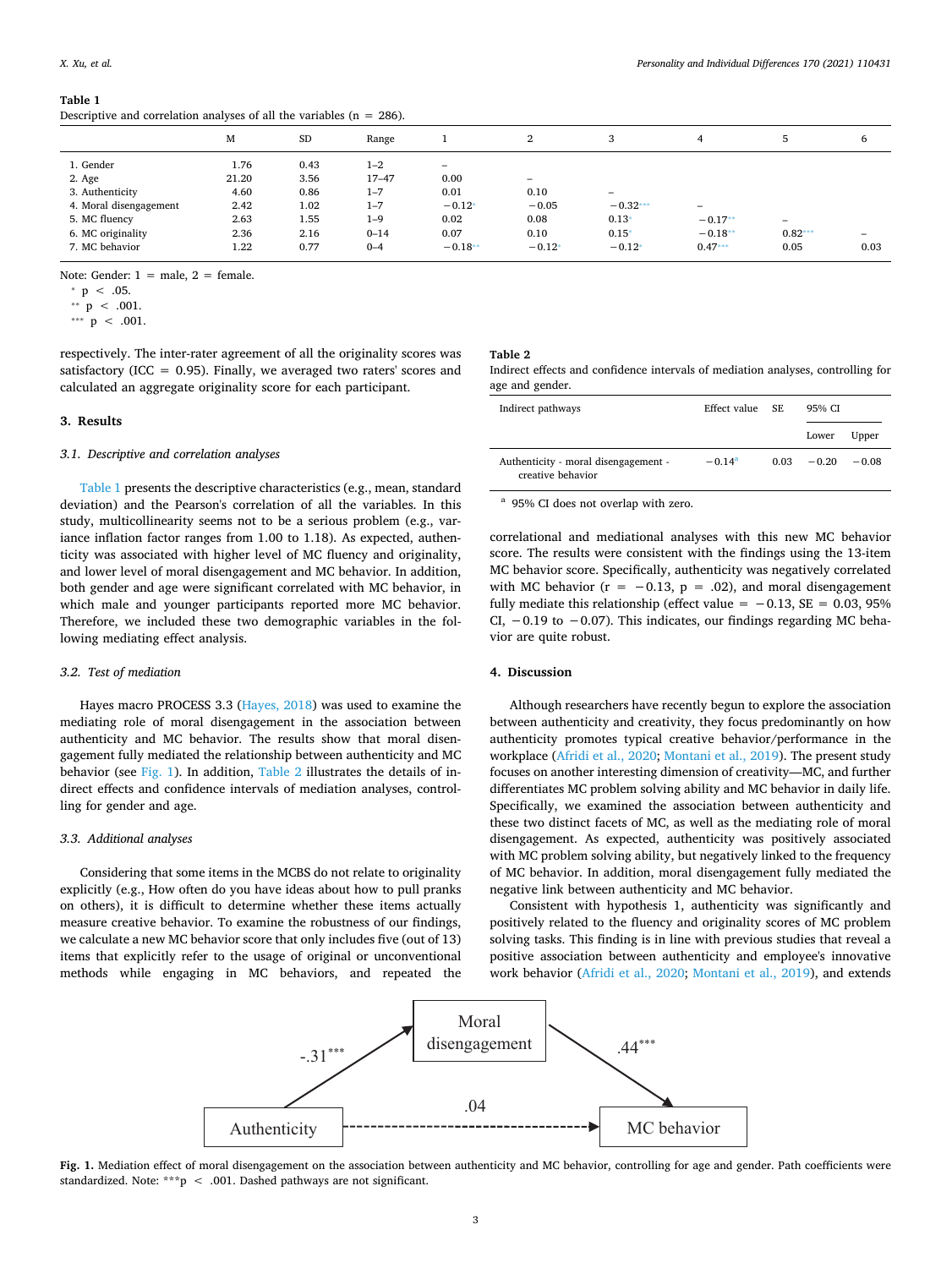this relationship to the domain of MC. That is to say, highly authentic individuals are more capable of generating creative ideas to solve both typical and malevolently oriented problems. As mentioned earlier, the rationale for this positive association can be explained under the theoretical framework of the dual-pathway model of creativity ([Nijstad](#page-4-4)  [et al., 2010](#page-4-4)). According to this model, authenticity may facilitate MC problem solving performance through either flexibility or the persistence path. On the one hand, authentic individuals usually have more behaviors of authentic disclosure (e.g., share any opinion freely and flexibly), and are more willing to embrace novel experience and assimilate them into self-structures ([Hodgins & Knee, 2002](#page-4-5); [Kernis &](#page-4-6)  [Goldman, 2006](#page-4-6)), which makes them more flexible in the scope of idea generation, and thus leads to more original ideas in the MC problem solving task. On the other hand, authentic individuals are usually intrinsically motivated ([Van den Bosch & Taris, 2018](#page-4-7)), highly engaged ([Reis et al., 2016\)](#page-4-8), and less restricted by external influences and conventional values [\(Wood et al., 2008\)](#page-4-0), thus can focus on current MC tasks more persistently, which in turn, also leads to more original ideas in MC problem solving tasks.

Additionally, authenticity was associated with fewer actual MC behaviors, thus hypothesis 2 was supported. This result is consistent with past research that showed authentic people were less likely to engage in unethical behavior [\(Knoll et al., 2016](#page-4-20)). Interestingly, our study reveals a discriminated relation between the ability to generate MC ideas and the frequency of engaging in MC behaviors in real life. That is, although authentic individuals generate more original ideas (in MC problem solving tasks) to take revenge on others, they tend not to implement these ideas in daily life and thus are less frequently engaged in actual MC behaviors. Furthermore, in line with hypothesis 3, our results revealed that moral disengagement fully mediated the relationship between authenticity and MC behaviors, indicating moral cognition is an important mediator through which authenticity relates to fewer MC behaviors. In accordance with previous research, our study found authenticity could reduce an individual's propensity for moral disengagement ([Knoll et al., 2016](#page-4-20)), which in turn results in less unethical behavior (including MC) in daily life.

There are some limitations to this study. First, when explaining the positive association between authenticity and MC problem solving performance, we cannot rule out the possibility that authentic people simply conscientiously took more time and therefore produced more ideas while unauthentic and morally disengaged people stopped after a few answers. To fill in this gap, future studies are encouraged to collect time stamped responses to further disentangle the effect of authenticity on MC idea generation. Second, the self-report measures of moral disengagement and MC behaviors may be susceptible to social desirability, given that both of them involve unethical judgement/behaviors. Future studies could consider using more objective evaluation methods, such as [Kapoor's \(2015\)](#page-4-27) forced-choice measure of day-to-day MC behavior, to reduce the impact of such bias and examine the robustness of our findings. Third, the current study only examined one mediating path (i.e., moral disengagement) in the relation between authenticity and MC behavior. Future studies could explore other possible mediators such as the aggression trait ([Pinto et al., 2012\)](#page-4-28) or coping strategies [\(Tou](#page-4-29)  [et al., 2015\)](#page-4-29) to further disentangle the underlying mechanism. Last but not least, participants included in our study were mainly comprised of university students; future researchers are encouraged to replicate our findings in more heterogeneous samples such as employees or community samples. Despite the above limitations, our findings provide valuable guidance for potential interventions aimed at decreasing individuals' MC behavior. For instance, developing an authentic mindset (e.g., [Gan et al., 2018\)](#page-3-6) could be considered a possible way to accomplish that goal. Additionally, techniques that aim at decreasing individuals' moral disengagement (e.g., [Wang & Goldberg, 2017](#page-4-30)) could also be utilized to reduce the frequency of MC behaviors.

#### **CRediT authorship contribution statement**

**Xiaobo Xu:** Conceptualization, Methodology, Data curation, Formal analysis, Writing - original draft. **Jingwen Zhao:** Data curation, Formal analysis, Writing - original draft. **Mengya Xia:** Conceptualization, Methodology, Writing - review & editing. **Weiguo Pang:** Supervision, Validation, Writing - review & editing.

## **Acknowledgements**

We would like to thank Xiaodan Guo, Jianliang Lin, Jiantao Han, Dongling Cai, Aruna Wu, Baoyu Bai, and Zhijun Zhu for their help in data collection. We also thank all the participants whose support made this study possible.

## **Funding**

This study was supported by funds from Shanghai Humanities and Social Sciences Key Research Base of Psychology (13200-412224- 19052) and the Fundamental Research Funds for the Central Universities (2019ECNU-HWFW022).

#### **Competing interest**

The authors declare that they have no conflict of interest.

#### **Ethical approval**

The protocol of the study was approved by the University Committee on Human Research Protection (UCHRP) of East China Normal University. All procedures performed in studies involving human participants were in accordance with the ethical standards of the institutional and/or national research committee and with the 1964 Helsinki declaration and its later amendments or comparable ethical standards.

## **Informed consent**

Informed consent was obtained from all individual participants included in the study.

#### **Appendix A. Supplementary data**

Supplementary data to this article can be found online at [https://](https://doi.org/10.1016/j.paid.2020.110431)  [doi.org/10.1016/j.paid.2020.110431.](https://doi.org/10.1016/j.paid.2020.110431)

#### **References**

- <span id="page-3-1"></span>Afridi, S., Afsar, B., Shahjehan, A., Rehman, Z., Haider, M., & Ullah, M. (2020). Perceived corporate social responsibility and innovative work behavior: The role of employee volunteerism and authenticity. *Corporate Social Responsibility and Environmental Management,* 1–13.<https://doi.org/10.1002/csr.1932> Online publication.
- <span id="page-3-0"></span>Barnett, M. D., & Deutsch, J. T. (2016). Humanism,authenticity,and humor: Being, being real, and beingfunny. *Personality & Individual Differences, 91*, 107–112. [https://doi.](https://doi.org/10.1016/j.paid.2015.12.004)  [org/10.1016/j.paid.2015.12.004](https://doi.org/10.1016/j.paid.2015.12.004).
- <span id="page-3-5"></span>Brislin, R. W. (1970). Back-translation for cross-cultural research. *Journal of Cross-Cultural Psychology, 1*, 185–216. <https://doi.org/10.1177/135910457000100301>.
- <span id="page-3-2"></span>[Černe, M., Jaklič, M., & Škerlavaj, M. \(2013\). Authentic leadership, creativity, and in](http://refhub.elsevier.com/S0191-8869(20)30622-X/rf0020)[novation: A multilevel perspective.](http://refhub.elsevier.com/S0191-8869(20)30622-X/rf0020) *Leadership, 9*, 63–85.
- <span id="page-3-3"></span>Cropley, D. H., Kaufman, J. C., & Cropley, A. J. (2008). Malevolent creativity: A functional model of creativity in terrorism and crime. *Creativity Research Journal, 20*, 105–115. <https://doi.org/10.1080/10400410802059424>.
- <span id="page-3-6"></span>Gan, M., Heller, D., & Chen, S. (2018). The power in being yourself: Feeling authentic enhances the sense of power. *Personality and Social Psychology Bulletin*. [https://doi.](https://doi.org/10.1177/0146167218771000)  [org/10.1177/0146167218771000](https://doi.org/10.1177/0146167218771000) Advance online publication.
- <span id="page-3-4"></span>Gutworth, M. B., Cushenbery, L., & Hunter, S. T. (2018). Creativity for deliberate harm: Malevolent creativity and social information processing theory. *Journal of Creative Behavior, 52*, 305–322. [https://doi.org/10.1002/JOCB.155.](https://doi.org/10.1002/JOCB.155)